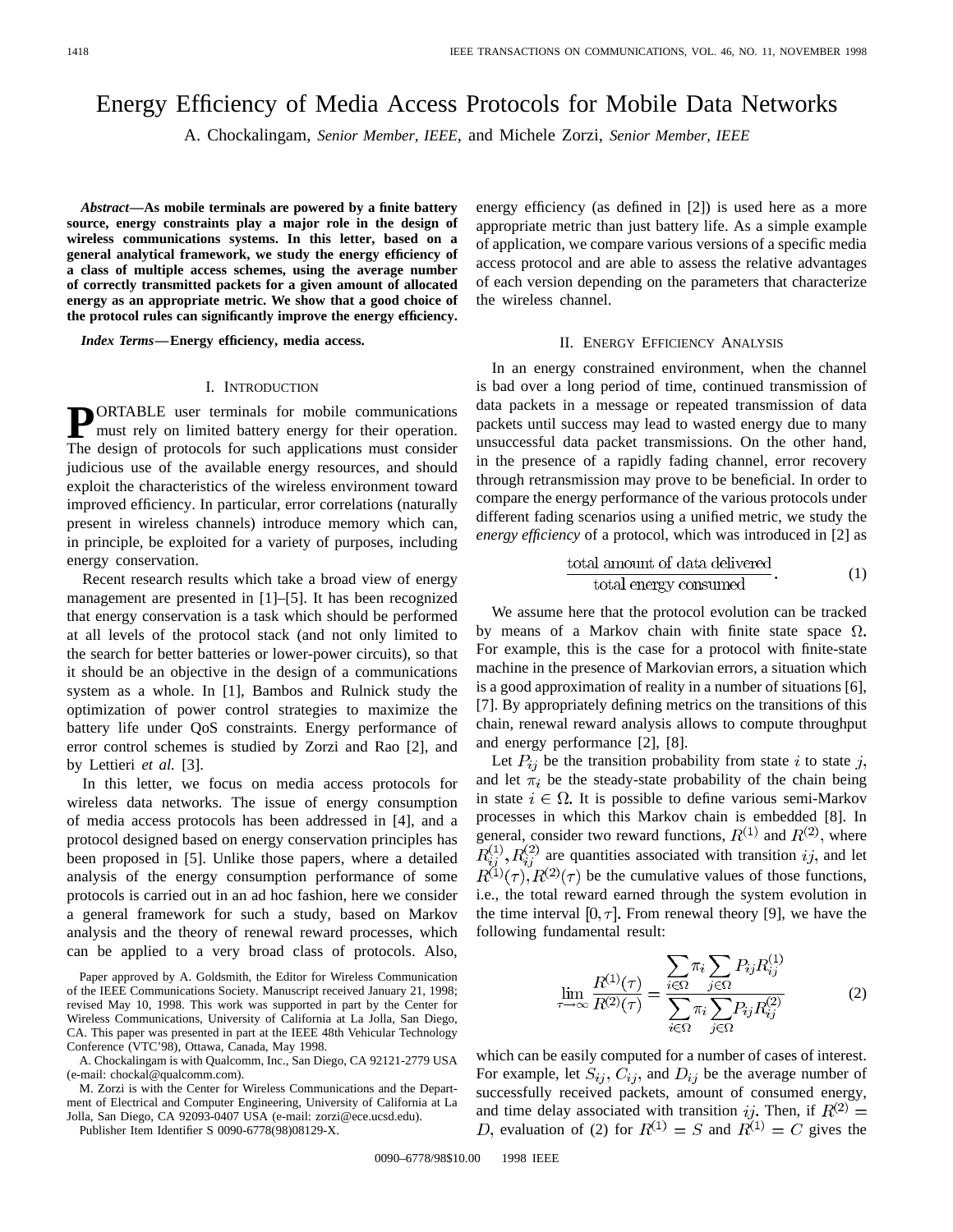average throughput and energy consumption, respectively.<sup>1</sup>On the other hand, the choice  $R^{(1)} = S$  and  $R^{(2)} = C$  yields the energy efficiency of the protocol. Therefore, once the Markov chain for the protocol evolution has been found, all the relevant performance metrics can be easily computed from the above.

## III. EXAMPLE OF APPLICATION

The access protocol considered in this letter can be viewed as a hybrid protocol employing the slotted ALOHA and reservation concepts (a detailed description of the protocol can be found in [10]). Before transmission of a message, a header packet is sent on a contention basis. The base station notifies mobiles about the current channel reservation status by broadcasting a busy/idle flag, which indicates that the channel is reserved if busy and that the channel is available for contention if idle. A more articulated feedback information may be needed for proper protocol operation, especially if the capture effect is exploited (see [10] for details).

In the *basic* protocol, following a header packet success, all data packets in the message are continuously sent regardless of whether the data packets are received correctly or not. The recovery of such data packet errors is left to the higher layer protocols. The *error-detect* (*ED*) protocol reacts to data packet errors by aborting the ongoing message transmission (thereby releasing the channel to other users), and yields better throughput when the channel fading is highly correlated. The *retransmission* protocol, on the other hand, tries to recover erroneous data packets by adopting a "persist-until-success" retransmission strategy, and provides better throughput compared to *basic* and *ED* protocols under fast fading conditions. Detailed throughput and delay performance analyzes of these protocols can be found in [10], [11]. The focus of this contribution is rather on the energy efficiency performance which, even though mostly overlooked in the literature, is crucial in a mobile radio environment.

In order to adequately track the protocol evolution over a channel characterized by Markovian packet error process [6], [7] and instantaneous and error-free feedback, the following five states are sufficient: 1) idle; 2) header packet success; 3) header packet failure; 4) data packet success; and 5) data packet failure.

Let N be the number of users and let  $\lambda$  be the message generation probability of each user in each slot. Also, let  $p$ and  $q$  be the conditional probabilities of a packet success in slot  $t + 1$  given a success in slot t, and of a packet failure in slot  $t + 1$  given a failure in slot t, respectively, so that  $P_E = (1 - p)/(2 - p - q)$  is the average packet error rate  $[10]$ . Consider the *basic* protocol. If slot  $t$  is idle or contains a header failure, an idle flag will be transmitted at the beginning of slot  $t+1$  and no data packet transmission can occur in slot  $t + 1$ . Assuming no capture in header packet transmission, the system state in slot  $t + 1$  will be *idle* with probability  $X_0 = (1 - \lambda)^N$  (no arrivals), *header packet success* with probability  $X_1 = N\lambda(1-\lambda)^{N-1}(1-P_E)$  (one arrival and packet success), or *header packet failure* with probability  $X_2 = 1 - X_0 - X_1$  otherwise. If a header success occurred in

1Ergodicity of all processes involved will be assumed throughout.

slot t, then slot  $t + 1$  will be reserved for data transmission, which will be a success or a failure with probability p and  $1-p$ . respectively. Finally, if a data packet transmission occurred in slot  $t$ , then the message will end or continue with probability  $g_d$  and  $\overline{g}_d = 1 - g_d$ , respectively (i.e., geometic distribution with mean  $1/g_d$  is assumed for the message length). In the former case, transitions will occur as from the *idle* state. In the latter case, the next packet transmission will be successful or unsuccessful according to the channel transition probabilities, p and q. The transition probability matrix for the *basic* protocol can then be written as

$$
\boldsymbol{P} = \begin{bmatrix} X_0 & X_1 & X_2 & 0 & 0 \\ 0 & 0 & 0 & p & 1-p \\ X_0 & X_1 & X_2 & 0 & 0 \\ g_d X_0 & g_d X_1 & g_d X_2 & \overline{g}_d p & \overline{g}_d (1-p) \\ g_d X_0 & g_d X_1 & g_d X_2 & \overline{g}_d (1-q) & \overline{g}_d q \end{bmatrix}
$$
(3)

The transition matrices of the *ED* and the *retransmission* protocols are identical to (3), except for the last row. In the *ED* protocol, the slot after a data packet failure is made available for contention, and therefore the fifth row of the matrix is the same as the first row. In the *retransmission* protocol, a data packet failure is always followed by its retransmission so that the last row of the matrix is to be changed to  $(0, 0, 0, 1 - q, q)$ .

In all cases, only visits to state 4 correspond to successful transmissions, so that  $S_4 = 1$  and  $S_1 = S_2 = S_3 = S_5 = 0.2$ A busy flag corresponds to a single packet transmission (the channel is reserved), whereas an idle flag corresponds to a contention slot with an average number of transmissions equal to  $\lambda N$ . Therefore, since a busy flag will result in the system being in state 4 or 5 and an idle flag will result in the system being in state 1, 2, or 3, we can assign the energy consumption metrics:  $C_4 = C_5 = 1$  and  $C_1 = C_2 = C_3 = \lambda N$ . Finally, since the model tracks the slot-by-slot evolution of the protocol, we have for the delay metrics  $D_i = 1$  for all i. The energy efficiency of different protocols is the calculated by using the appropriate transition matrix  $P$  in (2).

Figs. 1 and 2 show the energy efficiency as a function of the achievable throughput for the different versions of the access protocol. The parameters considered in the plots are: number of mobiles  $N = 10$ , fading margin  $F = 5$  dB, no capture, average message length 10 packets. Each curve is generated by varying the arrival rate,  $\lambda$ . Fig. 1 gives the performance when the fading process is *slow*, i.e., the normalized Doppler frequency  $f_D T = 0.02$ . Fig. 2 gives the results when the fading is *fast*, i.e.,  $f_D T = 0.64$ . The relationship between the physical channel parameters  $F$  and  $f_D T$ , and the Markov parameters of the packet error process is detailed in [6]. Note that at a carrier frequency of 900 MHz and a packet duration of 10 ms, the  $f_D T$  values of 0.02 and 0.64 correspond to mobile user speeds of about 2.5 km/h (e.g., pedestrian user) and 80 km/h (e.g., vehicular user), respectively. The figures show that

 $2$ Note that here we can use a simplified approach where states instead of transitions are labeled, i.e., the transition metrics only depend on either the origin or the destination. Also, header packet successes are not counted as useful throughput.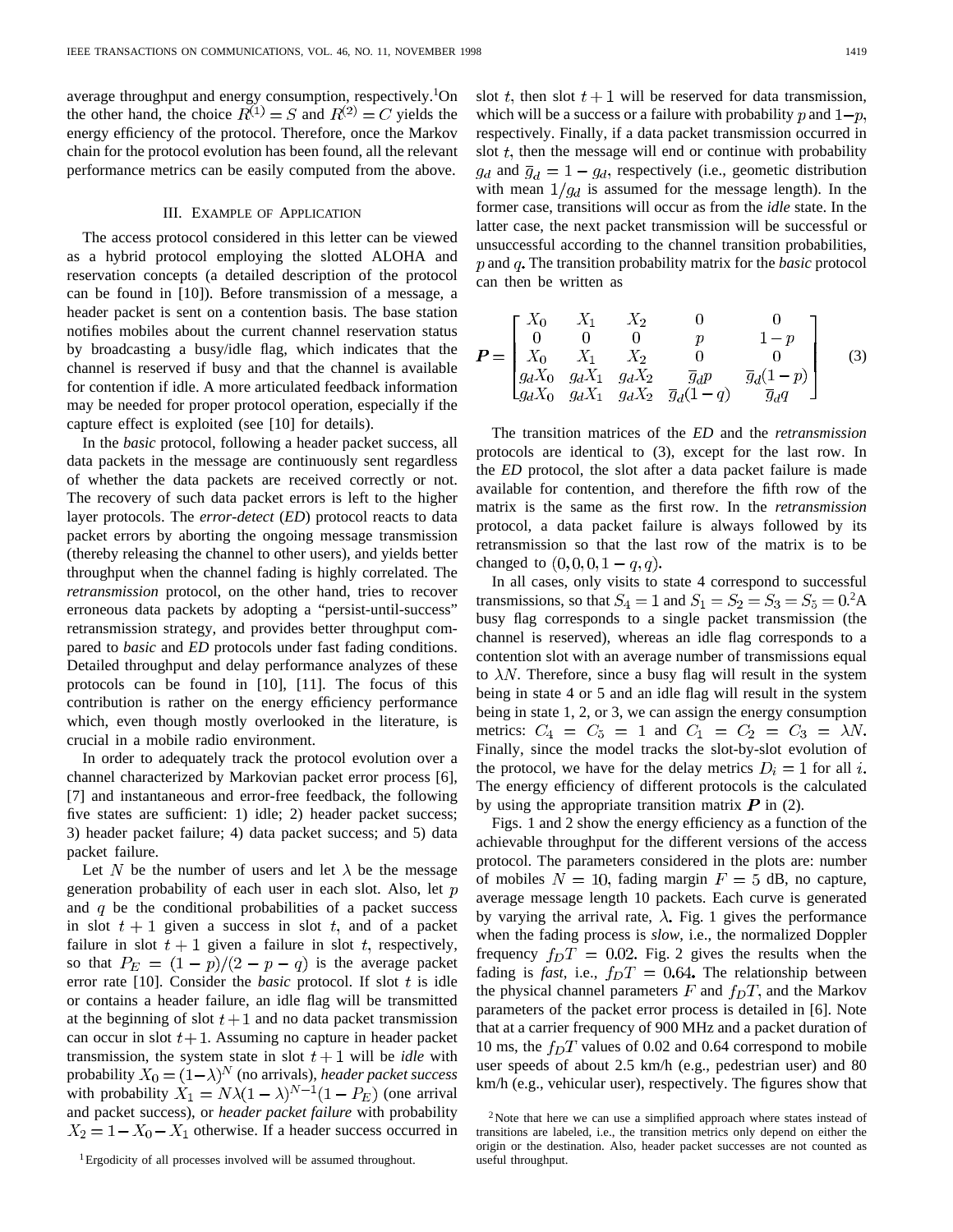

Fig. 1. Energy efficiency versus throughput for various protocols in *slow fading*. Normalized Doppler frequency  $f_D T = 0.02$ , number of users  $N = 10$ , average message length ten packets, no capture, fading margin  $F = 5$  dB.

for very small arrival rate ( $\lambda \rightarrow 0$ ) the throughput goes to zero whereas the energy efficiency is maximum (no collisions). As  $\lambda$  is increased, corresponding to traveling clockwise along the curves, the energy efficiency is degraded, whereas throughput increases up to some optimal value of  $\lambda$  (equal to  $1/N$ , as discussed in [10]), after which it decreases due to too many collisions. The knee of the curves is the desired operating point for the system, and it is seen from Fig. 1 that for slow fading the *ED* protocol has the best throughput and energy efficiency, whereas the worst performance is achieved by the *retransmission* protocol. This was to be expected, since, in the presence of significant correlation between successive errors, aborting the transmission may be the best thing to do. For example, if the average length of an error burst is comparable to the average message length, completing the message transmission after an error may lead to unsuccessful transmissions with consequent waste of bandwidth and energy. Insisting on retransmission is the worst thing to do in this case. On the other hand, when the packet errors are almost independent, a single retransmission may lead to successful message completion, whereas the *ED* strategy may unnecessarily abort messages. In this case, as illustrated in Fig. 2, the *retransmission* protocol shows the best performance, and the *ED* protocol the worst. Therefore, we may conclude that the *ED* protocol is energy efficient for pedestrian user speeds, whereas the *retransmission* protocol is more efficient for vehicular user speeds.

As a refinement to the *ED* and the *retransmission* protocols, instead of terminating the data transmission at the first instance of a data packet failure (as in the *ED* protocol), or repeatedly sending a data packet until success (as in the *retransmission* protocol), the base station could allow the mobile to resend a lost data packet only up to a certain number of times (defined as a parameter,  $n_r$ ), after which the mobile is asked to abort the data transmission. This is a generalized form of the protocol, which includes *ED*  $(n_r = 0)$  and *retransmission*  $(n_r \rightarrow \infty)$ as special cases.

In Fig. 3, the energy efficiency curves, for the maximum throughput performance point corresponding to  $\lambda = 1/N$ ,



Fig. 2. Energy efficiency versus throughput for various protocols in *fast fading*. Normalized Doppler frequency  $f_D T = 0.64$ , number of users  $N = 10$ , average message length ten packets, no capture, fading margin  $F = 5$  dB.



Fig. 3. Energy efficiency versus normalized Doppler frequency,  $f_D T$ . Parameterized retransmission with  $n_r = 0, 1, 2, 5, 10, \infty$ , number of users  $N = 10$ , average message length 10 packets, no capture, fading margin  $= 5$  dB, arrival rate  $\lambda = 1/N$ .

are plotted for the parameterized retransmission strategy as a function of  $f_D T$ . Note that this figure is the same as given in [10] for the throughput performance, since in this case where  $\lambda = 1/N$  we have  $C_i = 1$  for all i, and throughput and energy efficiency coincide. The energy efficiency performance of the *ED* protocol is best when the fading is slow, and worst when fading is fast. Under fast fading conditions, the energy efficiency improves significantly compared to the *ED* protocol even if only few retransmission attempts are allowed. Even in slow fading, the parameterized retransmission strategy performs well, close to the *ED* protocol's performance which is best in this case. In summary, from an energy consumption point of view, a protocol which allows a limited number of retransmission attempts results in good energy efficiency performance over a range of normalized Doppler frequencies (or equivalently, mobile user speeds) of interest. For example, the curve for  $n_r = 2$  is very close to the envelope of all